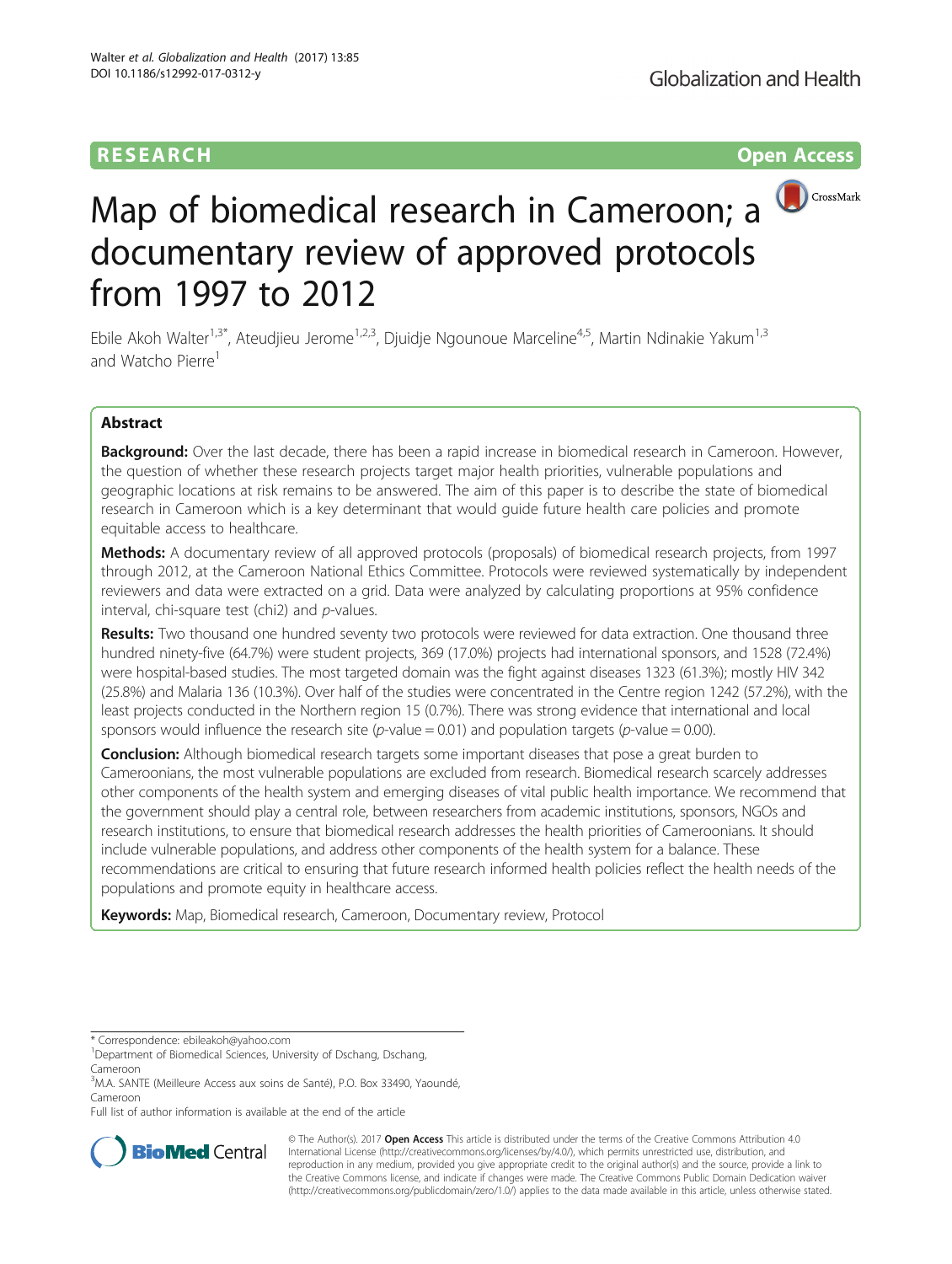# Background

Cameroon is working towards being an emergent country by 2035 [[1\]](#page-6-0).The health sector is one of the seven key components, that has been identified to benefit from the 2010–2019 implementation phase of the national development policy, and of the sustainable development strategy [[2,](#page-6-0) [3\]](#page-7-0). With growing urgency, and the necessity for the government and its partners to improve the health and wellbeing of Cameroonians, a vast array of health programs and health interventions have been employed. In support of that, there has been an increasing need for biomedical research to inform the relevant health policies, health services, and health interventions in a contextual and rational manner with regards to the population choice, site of research, the target diseases or the component of the health system. Over the last decade, there is a rapid increase in the rate of biomedical research projects conducted in Cameroon. However, little or no information is available to determine whether these research projects target Cameroonians health priorities. The aim of this paper is to map or describe the state of biomedical research in Cameroon and the influence of sponsors on the implementation of these research projects. Findings from this study will aid the government, and stakeholders to develop future health policies that will guide biomedical research to reflect the health needs of Cameroonians, promote equity in healthcare access, and strengthen the Cameroon health system as a whole.

This study was conducted at the Cameroon National Ethics Committee (CNEC). Created in 1987 [\[4\]](#page-7-0), CNEC is the oldest and the only officially recognized competent ethics review committee in Cameroon and abroad. The CNEC is free from all political, institutional, professional, and economic influence. It is one of the major actors/key player/ stakeholder involved in health research in Cameroon. It plays a basic role to safeguard the dignity, rights, safety, physical integrity and the well-being of potential participants in biomedical research conducted in Cameroon. It is also a Center of focus to ensure collaboration and networking with other ethics review boards at national and international levels. In effect, It receives protocols from applicants locally and abroad continuously throughout the year for ethical evaluation. The committee meets every two months to evaluate protocols submitted for ethical review by local and international researchers. Once a decision is made, only approved protocols are allowed to conduct research on the Cameroon national territory.

## Methods

# Study design

Approved biomedical research protocols (proposals) were reviewed for data extraction. The Cameroon National Ethics Committee (CNEC) was the study site. Protocols were reviewed systematically by independent reviewers and data from 1997 through 2012 were extracted and analyzed in EPIINFO and Microsoft Excel 2010.

# Selection criteria and data collection procedure Data source

Hard copies of biomedical research protocols were the primary source of data. All biomedical research protocols that were submitted for ethical review from January 1997 through December 2012 were included. Nonbiomedical research protocols were excluded.

Data were extracted and recorded on a grid that was conceived and tested prior to data extraction. The review process targeted the titles, abstracts, objectives, and methodology of each proposal. Data extraction was systematic, involving four independent reviewers who simultaneously reviewed separate copies of identical protocol, for data extraction on identical separate datasheets(grids). At the end of each day, data grids were compared for discrepancies; once any discrepancies, reference was made to the protocol in order to reach an agreement and eventually corrections were made. The aim of the review was to collect data on parameters that describe the type of sponsor, the origin (country) of the sponsor, the type of research, the type of investigators involved, the nationality and background of investigators, the site of research, the target population, the health domain and diseases under research. The schematic diagram below summarizes the data extraction process.

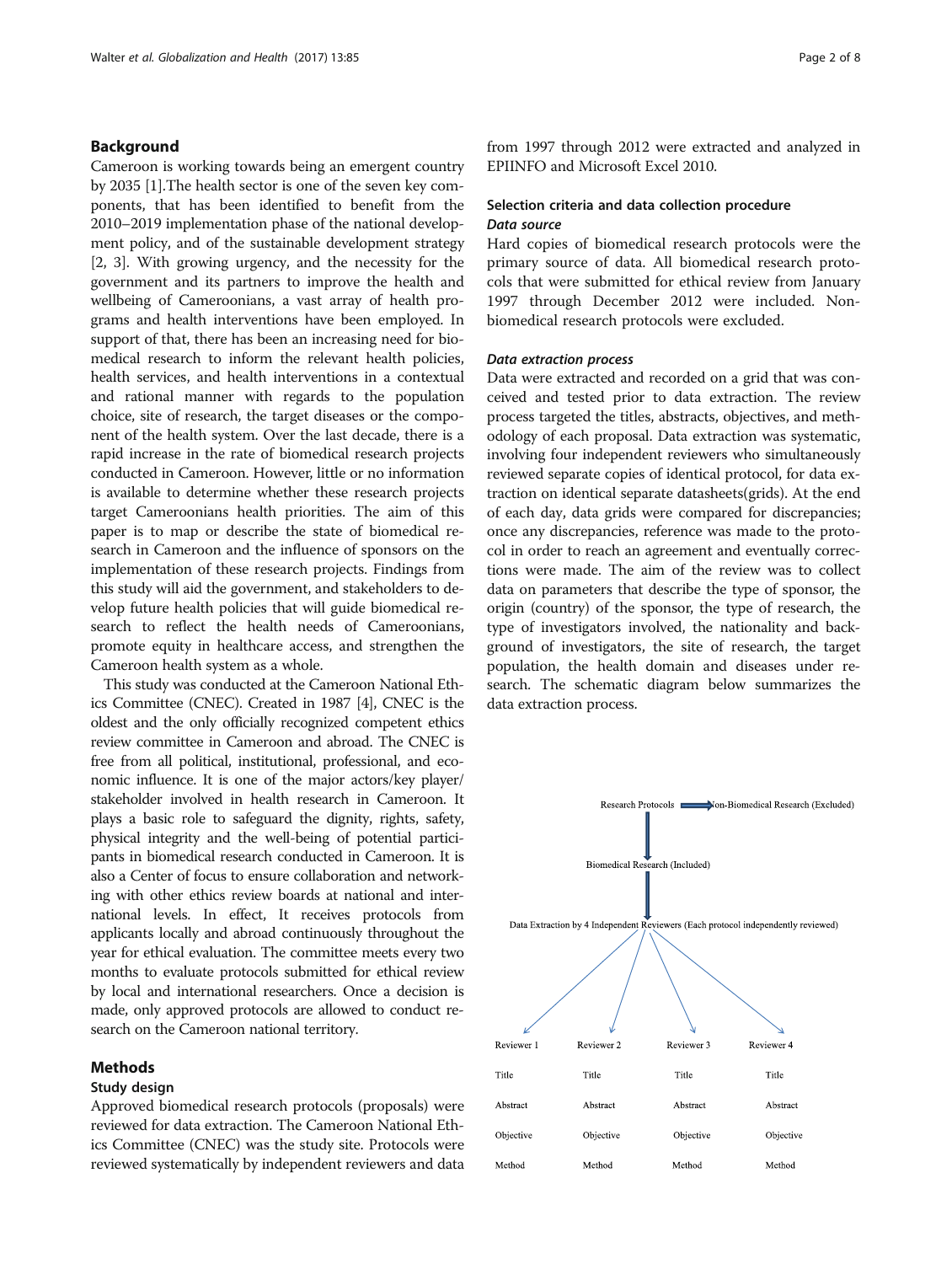

Data were entered into a Microsoft Access database and exported to EPIINFO and Microsoft Excel for analysis. Chisquare tests (chi2) were used to compare proportions; p-values determined the evidence of a significant difference between proportions and/or suggesting an association between them. Parameters were calculated at 95% confidence intervals. A p-value less than 5% (<0.05) suggested enough evidence to conclude that there was an association or a significant difference between proportions being compared.

Local sponsors were considered to be individuals, institutions, and organizations of Cameroonian origin, while international sponsors were considered individuals, institutions and organizations from abroad. Variables that were compared included; type of investigator, institution of investigators, study design, study site, Region of the study, health domain, target population and availability of a result dissemination plan.

# Results

A total of 2172 protocols were reviewed. Figure 1 shows the rate of biomedical research in Cameroon over the years. One thousand eight hundred three (83.05%) were locally sponsored, and 369 (17.0%) were internationally sponsored. Most were hospital-based studies 1528 (72.4%). Based on the four domains of health interventions that have been adopted in the Cameroon national health strategy, 1323 (61.3%) were on "fight against diseases"; most of which were HIV 342 (25.8%) and Malaria 136 (10.3%). Most studies were concentrated in the Centre region 1242 (57.2%), while the least accessible and most vulnerable regions such as the Northern region hosted the least 15 (0.7%). There was enough evidence to suggest that the origin of sponsors (international or local) have an influence the choice of the study site  $(p$ -value = 0.01) and target population of research ( $p$ -value = 0.00) as seen on Fig. 2.

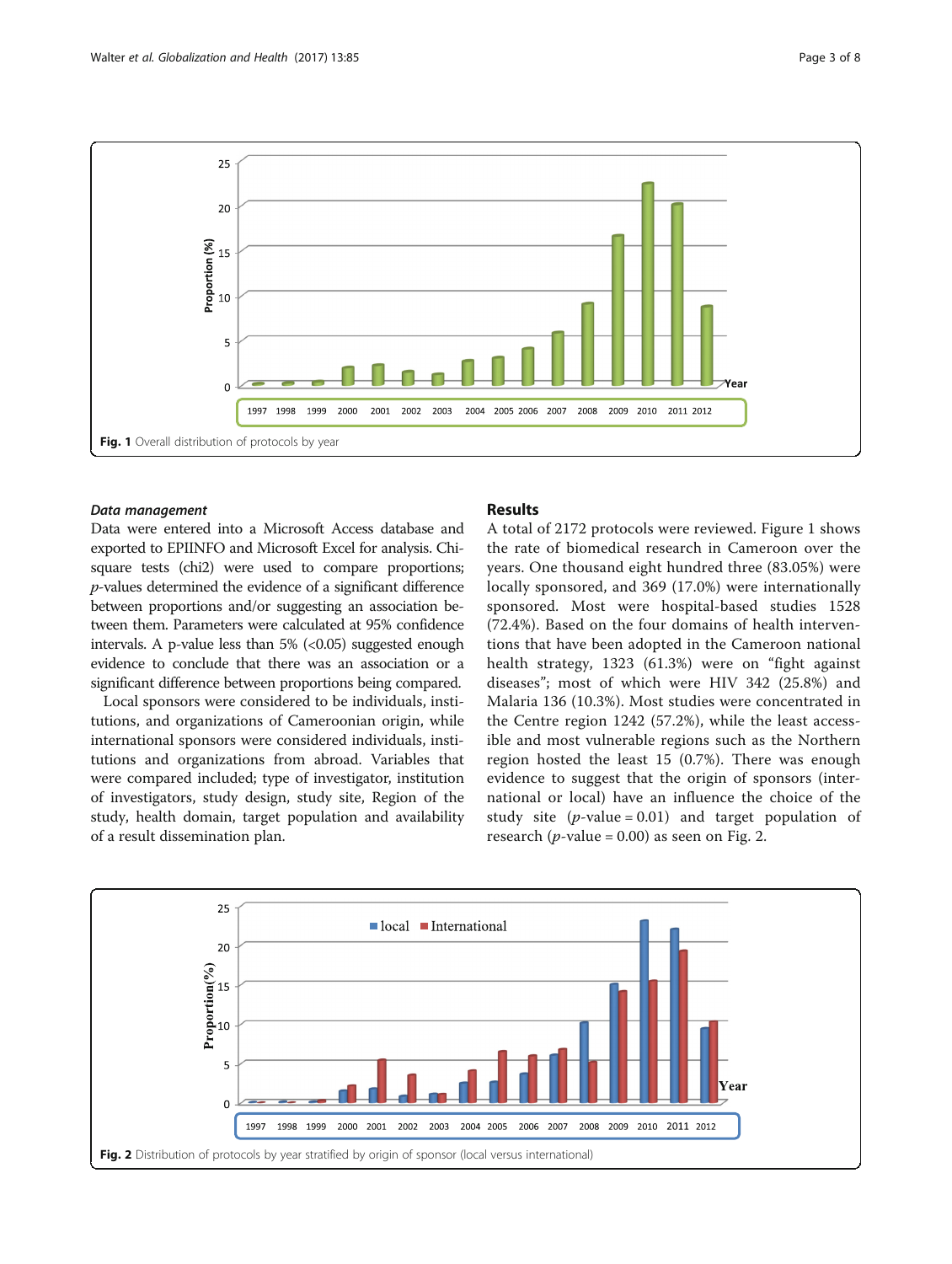# <span id="page-3-0"></span>Types of investigators

Student research projects were most common 1405 (64.7%), 1842 (87.8%) were of Cameroonian nationality, and 1223 (56.6) were males. From Table 1, 360 (52.3%) were medical doctors who have specialized, and most investigators1664 (77.1%) were affiliated with a university.

# Type and setting of research

Based on types of study designs that were used, 1890 (88.9%) were quantitative studies, 123 (5.8%) were qualitative studies and 113 (5.3%) were mixed (qualitative and quantitative). Observational studies accounted for 1550 (86.1%) while Interventional studies represented 250 (13.9%). From Table 2, hospital settings were the most preferred site to conduct research 1528 (72.4%).

# Geographical distribution of research projects

There was a disproportionate distribution of biomedical research over the country. Most were concentrated in the Centre 1242 (57.2%), littoral 195 (9.0%) and the West regions 115 (5.3%) as presented in Table [3.](#page-4-0) Regions with the most vulnerable populations (those with

Table 1 Characteristics of investigators and their hosting institutions

| Parameters                  | Tally | Frequency (%) |
|-----------------------------|-------|---------------|
| Sex                         |       |               |
| Male                        | 1223  | 56.6          |
| Female                      | 860   | 39.8          |
| Unknown                     | 89    | 4.10          |
| Country of origin           |       |               |
| Cameroon                    | 1842  | 87.8          |
| Other                       | 330   | 15.2          |
| Professional background     |       |               |
| Specialist in Medicine      | 360   | 52.3          |
| Pharmacist                  | 13    | 1.9           |
| Biologist                   | 118   | 17.2          |
| Public health               | 90    | 13.1          |
| Others                      | 107   | 15.6          |
| Institution of investigator |       |               |
| University                  | 1664  | 77.1          |
| Hospital                    | 106   | 4.9           |
| Pharmaceutical company      | 13    | 0.6           |
| <b>NGO</b>                  | 255   | 11.9          |
| Others                      | 96    | 4.5           |
| Professional grade          |       |               |
| PhD                         | 644   | 31.6          |
| Masters                     | 232   | 11.4          |
| Undergraduate               | 108   | 5.3           |
| Physician                   | 1056  | 51.8          |

| Table 2 Types of study designs and study settings, stratified by      |
|-----------------------------------------------------------------------|
| student versus professional and by local versus international sponsor |

| Study Design stratified by student versus professional investigators |              |                  |         |
|----------------------------------------------------------------------|--------------|------------------|---------|
|                                                                      | Students (%) | Professional (%) | P-value |
| Cross sectional                                                      | 820 (56.4)   | 328 (45.7)       | < 0.001 |
| Longitudinal                                                         | 256 (17.6)   | 272 (37.9)       | < 0.001 |
| Case control                                                         | 71(4.9)      | 29(4.0)          | 0.36    |
| Cohort                                                               | 298 (20.5)   | 77 (10.7)        | < 0.001 |
| Case series                                                          | 4(0.3)       | 4(0.6)           | 0.31    |
| Ecological studies                                                   | 2(0.2)       | 8(1.2)           | < 0.001 |
| Others                                                               | 3(0.2)       | 0                | 0.24    |
| Total                                                                | 1454         | 718              |         |
|                                                                      |              |                  |         |

Study Design stratified by local sponsors versus international sponsors

|                                     | Local sponsor (%)                                         | International (%)                                                       |         |
|-------------------------------------|-----------------------------------------------------------|-------------------------------------------------------------------------|---------|
| Cross sectional                     | 844 (55.1)                                                | 109 (37.3)                                                              | < 0.001 |
| Longitudinal                        | 320 (20.9)                                                | 135 (46.2)                                                              | < 0.001 |
| Case control                        | 68 (4.4)                                                  | 14(4.8)                                                                 | 0.76    |
| Cohort                              | 285 (18.6)                                                | 31 (10.6)                                                               | < 0.001 |
| Case series                         | 8(0.5)                                                    | 0                                                                       | 0.23    |
| Ecological studies                  | 5(0.3)                                                    | 3(1.0)                                                                  | 0.09    |
| Others                              | 1(0.1)                                                    | 0                                                                       | 0.59    |
| Total                               | 1531                                                      | 292                                                                     |         |
|                                     | Study Settings stratified by students versus professional |                                                                         |         |
|                                     | Students (%)                                              | Professional (%)                                                        |         |
| Laboratory                          | 84 (6.1)                                                  | 99 (13.5)                                                               | < 0.001 |
| Hospital                            | 1104 (80.2)                                               | 424 (57.8)                                                              | < 0.001 |
| Community                           | 126 (9.2)                                                 | 176 (24.0)                                                              | < 0.001 |
| Other                               | 63 (4.6)                                                  | 35 (4.8)                                                                | 0.84    |
| Total                               | 1377                                                      | 734                                                                     |         |
|                                     |                                                           | Study Settings stratified by local sponsor versus international sponsor |         |
|                                     | Local Sponsor (%) International (%)                       |                                                                         |         |
| Laboratory                          | 128 (8.0)                                                 | 43 (13.7)                                                               | < 0.001 |
| Hospital                            | 1196 (75.0)                                               | 178 (56.5)                                                              | < 0.001 |
| Community                           | 198 (12.4)                                                | 77 (24.4)                                                               | < 0.001 |
| Other                               | 72 (4.5)                                                  | 17(5.4)                                                                 | 0.49    |
| Total                               | 1594                                                      | 315                                                                     |         |
|                                     | Result Dissemination Plan                                 |                                                                         |         |
| Have a result<br>dissemination plan | Local Sponsors                                            | International Sponsors p-value                                          |         |
| Yes                                 | 137(7.6)                                                  | 107 (29.0)                                                              | < 0.001 |
| No                                  | 1666 (92.4)                                               | 262 (71.0)                                                              |         |
| Total                               | 1803                                                      | 369                                                                     |         |
|                                     |                                                           |                                                                         |         |

P-value <0.01: strong evidence; <0.05: good evidence

greatest diseases related morbidity and mortality rates) were the least covered by biomedical research; these include the Adamawa  $12(0.5\%)$ , East 14  $(0.6\%)$ , and the North regions 15 (0.7%).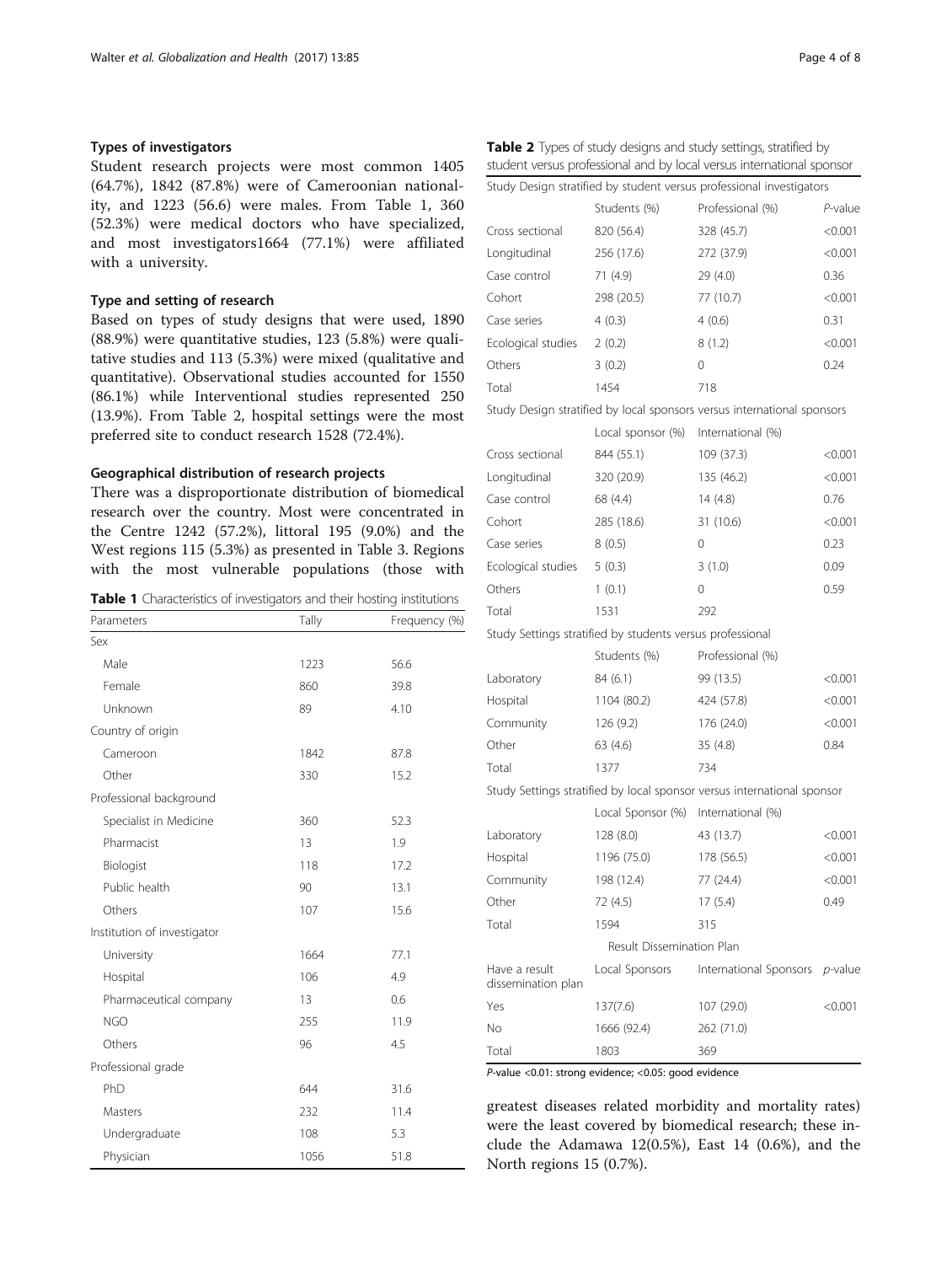<span id="page-4-0"></span>Table 3 Geographical distribution

| Health Region    | Number of Research<br>projects (%) | Percentage of general<br>population represented<br>in 2012 (%) |
|------------------|------------------------------------|----------------------------------------------------------------|
| Adamawa          | 12(0.5)                            | 5.3                                                            |
| Centre           | 1242 (57.2)                        | 18.3                                                           |
| East             | 14(0.6)                            | 4.0                                                            |
| Far North        | 28 (1.3)                           | 18.0                                                           |
| Littoral         | 195 (9.0)                          | 14.9                                                           |
| North            | 15(0.7)                            | 10.9                                                           |
| North West       | 55 (2.5)                           | 9.1                                                            |
| South            | 32(1.5)                            | 3.5                                                            |
| South West       | 44 (2.0)                           | 7                                                              |
| West             | 115(5.3)                           | 9.0                                                            |
| Multiple regions | 419 (19.3)                         |                                                                |
| Total            | 2172                               | 20,386,800                                                     |

Ref; INS online; <https://www.citypopulation.de/Cameroon-Cities.html>

# Research domains and target populations

A total of 1323 (61.3%) research projects targeted diseases of public health importance such as Malaria and HIV, 416 (19.3%) were focused on the health of mothers, children or adolescents. Men were the least target group 21 (1.0%), and 651 (30.8%) included participants from all age groups as seen in Table 4.

#### Target diseases of the research

Table 5 summarized the main diseases that attracted research. They included HIV 342 (25.8%), Malaria 136

Table 4 Health domain and Target populations stratified by origin of sponsor

| Health Domains stratified by origin of sponsor     |             |              |                   |                 |  |
|----------------------------------------------------|-------------|--------------|-------------------|-----------------|--|
| Health Domain                                      | Total (%)   | Local $(\%)$ | International (%) | <i>p</i> -value |  |
| Mother/child/Adolescent                            | 416 (19.3)  | 377 (21.0)   | 23(6.3)           | < 0.001         |  |
| Fight against Diseases                             | 1323 (61.3) | 1084 (60.4)  | 249 (68.0)        | 0.01            |  |
| Health promotion                                   | 170(7.9)    | 128(7.1)     | 39 (10.6)         | 0.02            |  |
| District Viability                                 | 60(2.8)     | 45 (2.5)     | 14(3.9)           | 0.13            |  |
| Health determinants                                | 191 (8.8)   | 160(8.9)     | 41(11.2)          | 0.17            |  |
| Total                                              | 2160 (100)  | 1794         | 366               |                 |  |
| Target Populations stratified by origin of sponsor |             |              |                   |                 |  |
| <b>Target Population</b>                           | Total       | Local (%)    | International (%) | p-value         |  |
| Child                                              | 342 (16.2)  | 306 (17.3)   | 36 (10.1)         | < 0.001         |  |
| Adolescent                                         | 74 (3.5)    | 60(3.4)      | 10(2.8)           | 0.57            |  |
| Women                                              | 346 (16.3)  | 307 (17.4)   | 39 (10.4)         | < 0.001         |  |
| Men                                                | 21(1.0)     | 19(1.1)      | 3(0.9)            | 0.74            |  |
| Adults                                             | 683 (32.3)  | 538 (30.5)   | 152 (43.2)        | < 0.001         |  |
| All Ages                                           | 651 (30.8)  | 537 (30.4)   | 114 (32.5)        | 0.44            |  |
| Total                                              | 2117 (100)  | 1766         | 351               |                 |  |

P-value <0.001: strong evidence; <0.05: good evidence

Table 5 The most targeted diseases stratified by origin of sponsor

| Diseases                               | Total<br>$(\% )$ | Local<br>sponsors (%) | International p-value<br>Sponsor (%) |         |
|----------------------------------------|------------------|-----------------------|--------------------------------------|---------|
| Diabetes                               | 101(7.6)         | 90(8.1)               | 11(5.1)                              | 0.13    |
| <b>HIV/AIDS</b>                        | 342 (25.8)       | 306 (27.6)            | 36 (16.7)                            | < 0.001 |
| Malaria                                | 136 (10.3)       | 99 (8.9)              | 37 (17.2)                            | < 0.001 |
| Tuberculosis                           | 44(3.3)          | 39(3.5)               | 5(2.3)                               | 0.37    |
| Reproductive Health                    | 33(2.5)          | 29(2.6)               | 4(1.9)                               | 0.55    |
| Cancers                                | 77 (5.8)         | 53 (4.8)              | 24 (11.2)                            | < 0.001 |
| Neurological/Mental<br>Health          | 61(4.6)          | 49 (4.4)              | 12(5.6)                              | 0.44    |
| Cardiovascular Diseases                | 64 (4.8)         | 57(5.1)               | 7(3.3)                               | 0.26    |
| Metabolic Diseases                     | 37(2.8)          | 33(3.0)               | 4(1.9)                               | 0.37    |
| Digestive System                       | 54 (4.1)         | 51(4.6)               | 3(1.4)                               | 0.03    |
| Tropical/Infectious<br><b>Diseases</b> | 126(9.5)         | 107(9.7)              | 19 (8.8)                             | 0.68    |
| Eye Diseases                           | 19(1.4)          | 15(1.3)               | 4(1.9)                               | 0.49    |
| Respiratory system<br>diseases         | 38(2.9)          | 29(2.6)               | 9(4.2)                               | 0.20    |
| STI/STD                                | 17(1.3)          | 14(1.3)               | 3(1.4)                               | 0.91    |
| Hepatitis                              | 44 3.3)          | 35(3.20)              | 9(4.2)                               | 0.46    |
| Others                                 | 130 (9.8)        | 102 (9.2)             | 28 (13.0)                            | 0.09    |
| Total                                  | 1323             | 1108                  | 215                                  |         |

P-value <0.01: strong evidence; <0.05: good evidence

(10.3%) and neglected tropical diseases 126 (9.5%). Fig. [3](#page-5-0) shows the trends of biomedical research on HIV/AIDS and Malaria. The figure indicates an increasing trend of research on HIV and Malaria over the years with peaks between 2009 and 2011.

## The influence of sponsors of biomedical research in Cameroon

The origin of sponsors (local or international) has an influence on the choice of the study site, population target, and type of disease. From Table [2](#page-3-0), there was enough evidence to suggest that international sponsors promote mainly Laboratory and community-based studies ( $p$ -value <0.001) while local sponsors promote mainly hospital-based research (p-value <0.001). From Table 4, there was enough evidence to also suggest that international sponsors were more interested in diseaseoriented research  $(p$ -value = 0.01) while local sponsors promoted research on mother, child and adolescents health ( $p$ -value <0.001). There were more children and women participants ( $p$ -value <0.001) in locally sponsored research as opposed to internationally sponsor research ( $p$ -value <0.001). Regarding types of diseases, Table 5 shows that international sponsors promoted research on malaria and cancers much more than local sponsors ( $p$ -value <0.001). Local sponsors promoted research on HIV ( $p$ -value <0.001) and digestive system diseases  $(p$ -value = 0.03) much more than international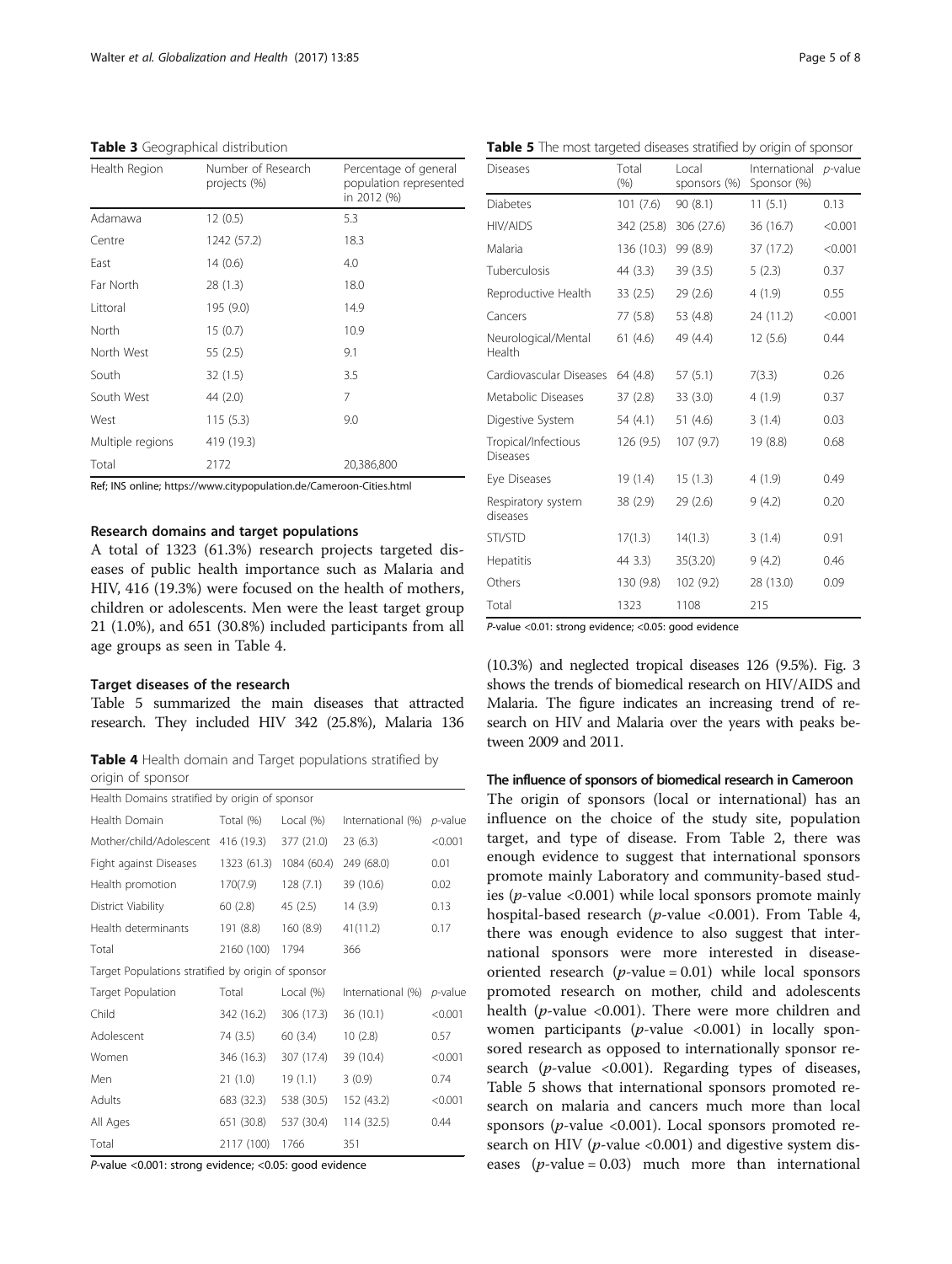<span id="page-5-0"></span>

sponsors. There was enough evidence that international sponsors provide plans for result dissemination compared to local sponsors ( $p$ -value <0.001).

# **Discussion**

Biomedical research plays a primordial role to support and guide evidence-based health care policies that are necessary to enhance equity in the accessibility to health care and foster economic development [[5,](#page-7-0) [2](#page-6-0)]. It is imperative that research findings reflect the health needs and health priorities of Cameroonians to ensure that appropriate health policies are elaborated inclusive of the most vulnerable and poorest populations, for an effective response to health challenges.

Following the adoption of the 2001–2015 [\[6](#page-7-0)] health sectors strategy plan, and the 2035 Development Vision [[7\]](#page-7-0), Cameroon has experienced an exponential increase in biomedical research. However, this study has demonstrated that biomedical research is not proportionately distributed around the country. Most research was concentrated in large, urban and easily accessible cities such as Yaoundé, while very few studies were conducted in less developed, hard-to-reach, and poorest areas, most of which are vulnerable with record numbers of disease burden and mortality. People in such locations have the least accessibility to primary health care and are poverty stricken. Examples include; the Far North, East, North, Adamawa, and the South. Our results were similar to that of a study conducted in 2010, at the Cameroon National Ethics Committee [\[8](#page-7-0)].

Most biomedical research protocols were student research projects. This was mainly thesis (dissertation) for obtaining graduate degrees from Universities. It is worth noting that findings from these students research projects are usually not considered by health authorities and stakeholders during decision making or policy development. The non-use of student research results by the health system clearly indicates a gap in the health information system. Also, there are no policies that promote collaboration between the health system, academia, and research institutions that can facilitate the flow of health information, knowledge, and promote the use of research findings by health authorities and policymakers.

Based on the 2010–2015 health sector strategy plans [[6](#page-7-0)], the health system has been stratified into four main health domains (Table [4\)](#page-4-0). In order to maintain an effective health system, there is a need for a balance to all components of the healthcare system. This study has shown that biomedical research does not adequately address all components of the health system. Over 80 % were focused on fighting against diseases (mainly HIV and Malaria) whereas only a few studies attempted to addressed components that would strengthen the system, such as health promotion and health service or health system development.

It is evident that Malaria and HIV are the leading causes of morbidity and mortality in Cameroon and in Sub-Saharan Africa [[9](#page-7-0)–[11](#page-7-0)]. Studies have shown that the Plasmodium parasite and the HIV virus are constantly undergoing genetic variation over the years [\[12](#page-7-0)–[14](#page-7-0)], resulting in drug resistance and failures of some public health intervention programs. These justify why they have attracted funding from agencies, governments, research institutions, NGO's and Academia. Unfortunately, only a little attention seems to have been given to other important components of the health system. While it is important for research to address eminent diseases, it is equally important for research to address the health service related components, to ensure that research-based policies are effectively implemented at the lowest level of the health system. We therefore believe that there is an absolute need to address every component of the health system adequately since all the components of a health system are related to one another for the health system to succeed.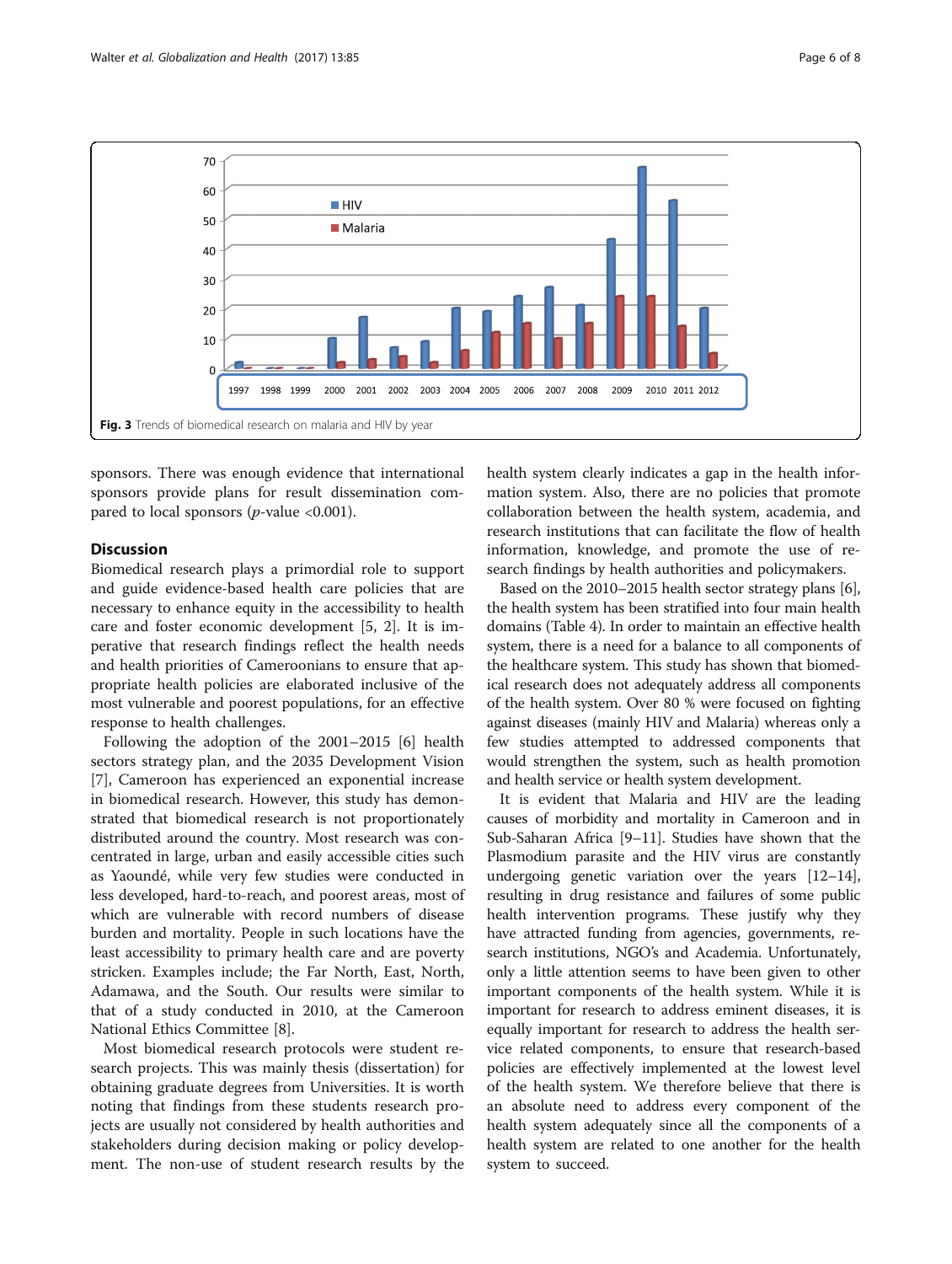<span id="page-6-0"></span>Sponsors have a significant influence on the choice of the type of research, the disease to be studied, and the study setting or location. Most internationally sponsored studies were laboratories and community-based. Also, international sponsors were more interested in diseaseoriented and health promotion research. On the other hand, local sponsors promoted hospital-based projects. One reason for this is that most of the locally sponsored studies were student research projects, which are most often self-funded. This explains the reasons for their choice in most cases as community-based studies are much more expensive to implement.

Women and children are considered to be the most vulnerable groups. Most health policies and health interventions target these two groups. However, this study has shown that children and women are less likely to be included as participants in research. International sponsors are less likely to promote the participation of women and children in research compared to local sponsors. The government needs to encourage the participation of women and children in research, to ensure that research guided policies are implemented in ways that may reflect their health needs.

# Conclusion

Biomedical research is on a rise in Cameroon. While most research is focused on diseases such as malaria and HIV, little attention is given to other components of the health system and to emerging diseases of the 21 century such as cardiovascular diseases, cancers, and neurological/mental health. There is a disproportionate distribution of biomedical research over the country. Most research projects are concentrated in urban cities (Centre, Littoral, and West), while the most vulnerable and less accessible populations are under-represented. There was enough evidence to suggest that the origin of sponsors have a significant influence on the type, site, target population, and target disease of biomedical research projects conducted in Cameroon.

To address these issues, we recommend that biomedical research must address all the components of the health system. The need for a strong collaboration between government, Ministry of Health and the National Ethics Committee is paramount to ensure that biomedical research is inclusive and responsive to health needs and to support appropriate health system reforms. We believe that these recommendations will go a long way to strengthen the health system, promote equity in health care access and promote economic development.

# Additional file

[Additional file 1:](dx.doi.org/10.1186/s12992-017-0312-y) Dataset. (XLSX 312 kb)

#### Abbreviations

AIDS: Acquired immune deficiency syndrome; CI: Confidence interval; CNEC: Cameroon national ethics committee; HIV: Human immune deficiency virus; IRB: Institutional review board; NGO: Non-governmental organization; P-value: Degree of evidence of influence; STD: Sexually transmissible disease; STI: Sexually transmissible infection

#### Acknowledgements

We sincerely want to thank the Cameroon National Ethics Committee for making this study possible by granting access to research protocols. We equally thank the association M.A SANTE (Meilleure Accès aux Soins de Santé) for the technical support and for the financial assistance. We also want to acknowledge the contributions of Blaise Buma and [Marionette](https://www.researchgate.net/profile/Marionette_Ngole_Dione) [Ngole Dione](https://www.researchgate.net/profile/Marionette_Ngole_Dione) for editing the work.

#### Funding

The study was self-funded by the investigators.

#### Availability of data and materials

The data set supporting the conclusions of this article is included in the article as an Additional file 1.

#### Authors' contributions

EAW and AJ conceived the study. EAW analyzed data and drafted the manuscript. AJ, DNM and MNY and PW contributed by supervising and reviewing the manuscript. All authors read and approved the final manuscript.

#### Authors' information

EAW: MPH, Research Assistant at M.A SANTE (Meilleure Access aux Soins de Santé). JA: MD, PhD. Senior Lecturer, University of Dschang, Head of Clinical Research Unit, Division of Health Operations Research(DROS), Ministry of Health, Cameroon. DNM: PhD. Senior Lecturer, University of Yaoundé I, and member of Research and Health Ethics Committee in Central Africa (CERSAC). MNY: MPH; Research Assistant at M.A SANTE (Meilleure Access aux Soins de Santé in charge for monitoring and Evaluation). WP: PhD. Associate Professor University of Dschang, department of Biomedical Sciences.

#### Ethics approval and consent to participate

The study was approved by the Cameroon National Ethics Committee (CNEC) with reference number 2013/11/385/L/CNERSH/SP. Data extraction was anonymous. Personal information about the investigators, sponsors and hosting institution was not collected.

#### Consent for publication

Not applicable: manuscript does not contain any individual's data or information.

#### Competing interest

The authors declare that they have no competing interests.

## Publisher's Note

Springer Nature remains neutral with regard to jurisdictional claims in published maps and institutional affiliations.

#### Author details

<sup>1</sup>Department of Biomedical Sciences, University of Dschang, Dschang, Cameroon. <sup>2</sup> Division of Health Operations Research, Ministry of Public Health, Yaoundé, Cameroon. <sup>3</sup>M.A. SANTE (Meilleure Access aux soins de Santé), P.O. Box 33490, Yaoundé, Cameroon. <sup>4</sup>Department of Biochemistry, Faculty of Science, University of Yaoundé I, Yaoundé, Cameroon. <sup>5</sup>Research and Health Ethics Committee in Central Africa "Comité d'Ethique de la Recherche et de la Santé en Afrique Centrale (CERSAC), Yaoundé, Cameroon.

# Received: 28 April 2016 Accepted: 9 November 2017 Published online: 21 November 2017

#### References

- 1. Cameroon's national development strategy for 2010-2035. [http://](http://extwprlegs1.fao.org/docs/pdf/cmr145894.pdf) [extwprlegs1.fao.org/docs/pdf/cmr145894.pdf](http://extwprlegs1.fao.org/docs/pdf/cmr145894.pdf)
- 2. Gouverment Cameroun. Document De Strategie Pour La Croissance Et L ' Emploi 169; 2009; [https://www.afdb.org/fileadmin/uploads/afdb/](https://www.afdb.org/fileadmin/uploads/afdb/Documents/Project-and-Operations/Cameroon%20DSCE2009.pdf) [Documents/Project-and-Operations/Cameroon%20DSCE2009.pdf](https://www.afdb.org/fileadmin/uploads/afdb/Documents/Project-and-Operations/Cameroon%20DSCE2009.pdf)